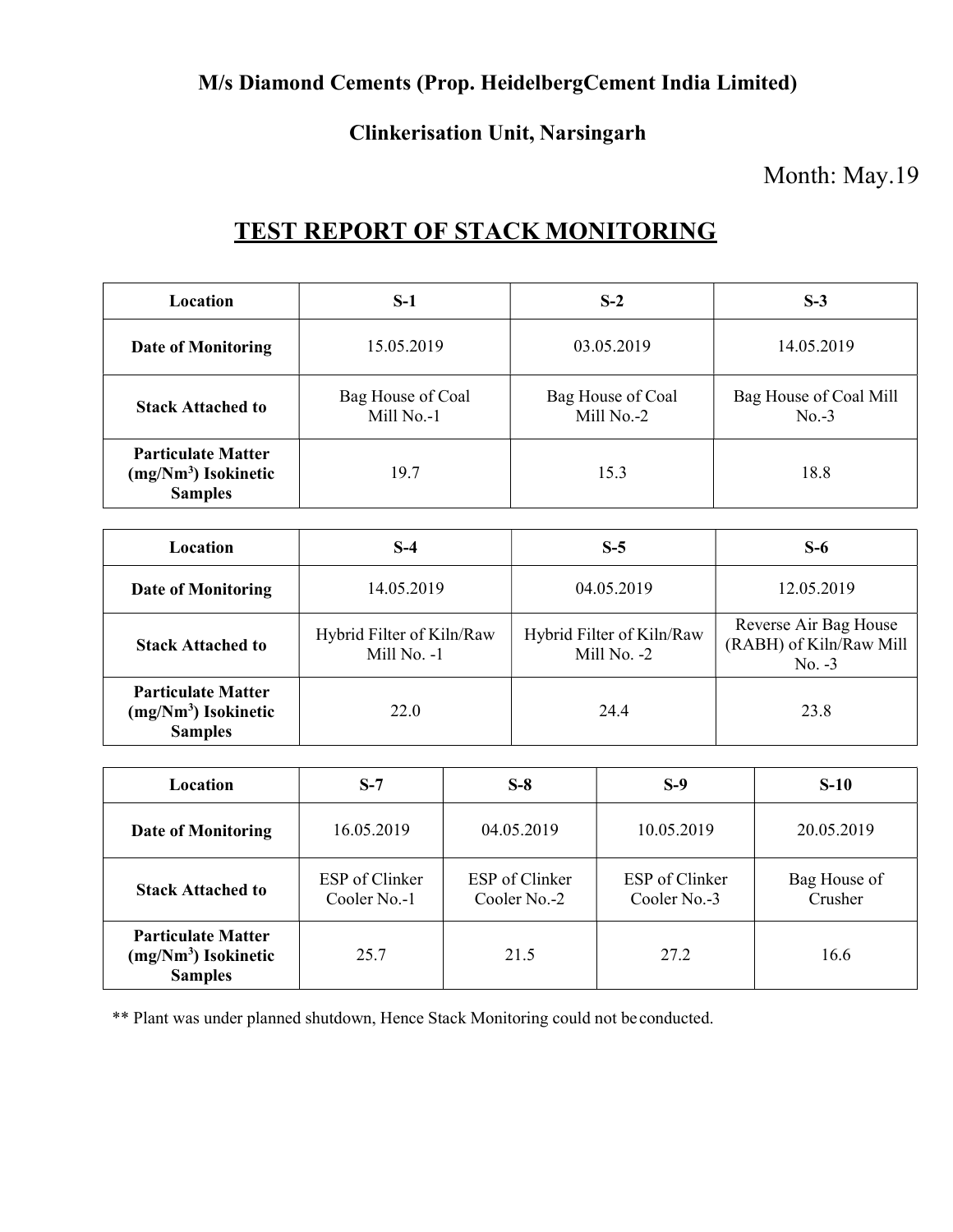### M/s Diamond Cements (Prop. HeidelbergCement India Limited)

### Grinding Unit, Imlai

Month: May.19

# TEST REPORT OF STACK MONITORING

| Location                                                             | $S-1$                             | $S-2$                             | $S-3$                             |
|----------------------------------------------------------------------|-----------------------------------|-----------------------------------|-----------------------------------|
| <b>Date of Monitoring</b>                                            | 17.05.2019                        | 13.05.2019                        | $\ast$                            |
| <b>Stack Attached to</b>                                             | Bag House of Cement<br>Mill No.-1 | Bag House of Cement<br>Mill No.-2 | Bag House of Cement<br>Mill No.-3 |
| <b>Particulate Matter</b><br>$(mg/Nm3)$ Isokinetic<br><b>Samples</b> | 12.9                              | 11.9                              | $\ast$                            |

| Location                                                              | $S-4$                              |
|-----------------------------------------------------------------------|------------------------------------|
| <b>Date of Monitoring</b>                                             | 16.05.2019                         |
| <b>Stack Attached to</b>                                              | Bag House of Packing Plant No. - 3 |
| Particulate Matter (mg/Nm <sup>3</sup> )<br><b>Isokinetic Samples</b> | 21.1                               |